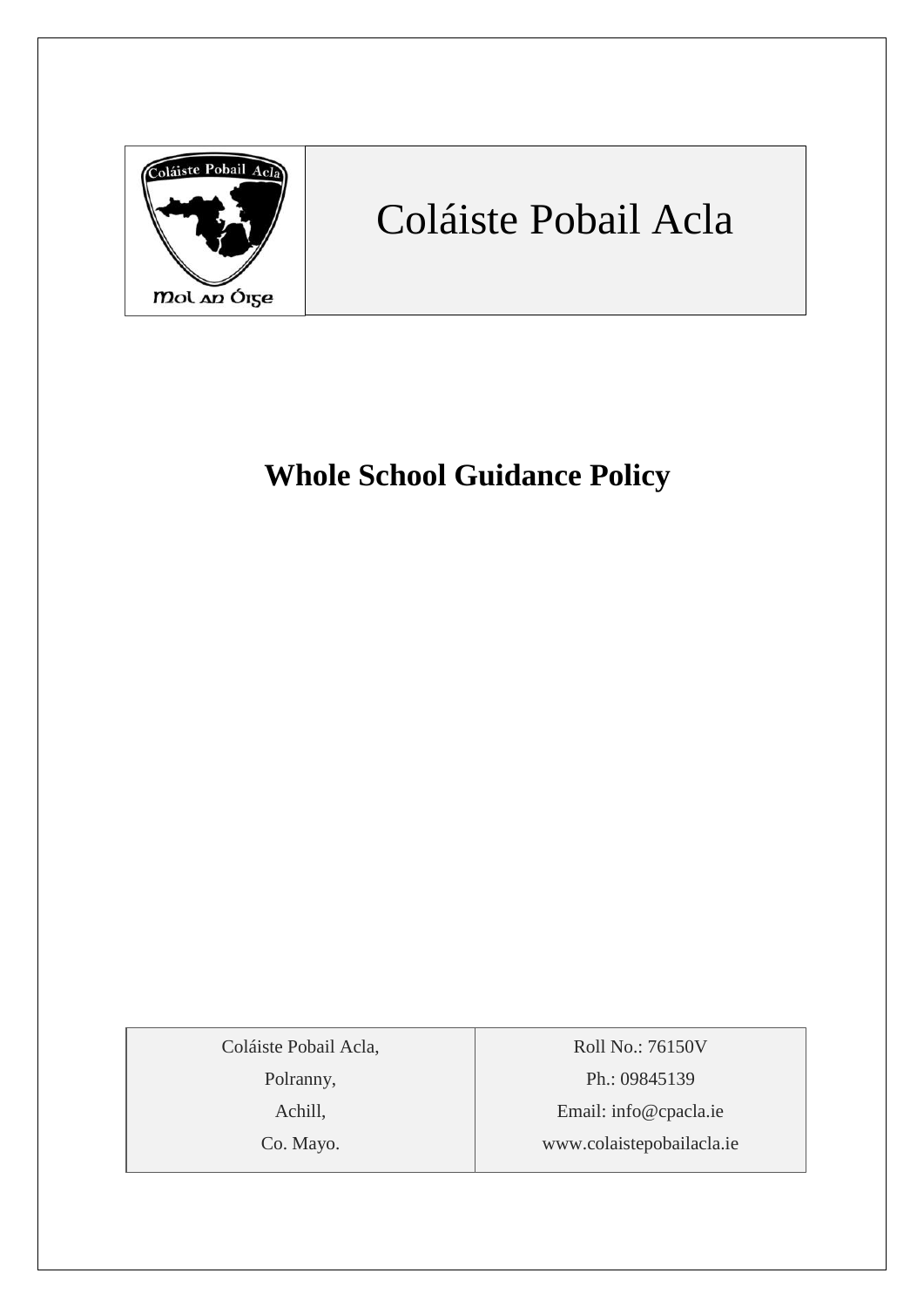# **Contents**

- **1. School Mission Statement**
- **2. Scope of Policy**
- **3. Rationale**
- **4. The Aims of the Guidance Programme**
- **5. The Role of the Guidance Counsellor**

#### **6. Organisation of Guidance**

- 6.1. Formal Guidance
- 6.2. Informal Guidance
- 6.3. Grouping of students
- 6.4. Target Groups

#### **7. Student Development**

- 7.1. Educational Choices
- 7.2. Social Personal Guidance
- 7.3. Career Choices/Guidance

#### **8. Careers on the Curriculum**

**9. Contact with Parents/Guardians**

#### **10. General Procedures**

- 10.1. Referral System
- 10.2. Guidance Counselling Confidentiality
- 10.3. Record Keeping

#### **11. Testing/Assessment**

- 11.1. Overview
- 11.2. Psychological Assessments
- 11.3. Differential Aptitude Test (DAT)

#### **12. Policy on Dropping/Changing a Subject**

#### **13. Whole School Approach to Guidance**

**14. Pastoral Care Team**

#### **15. Related Policies and Documents**

**16. Declaration**

#### **17. Appendices**

17.1. Appendix 1 – Abbreviations and Acronyms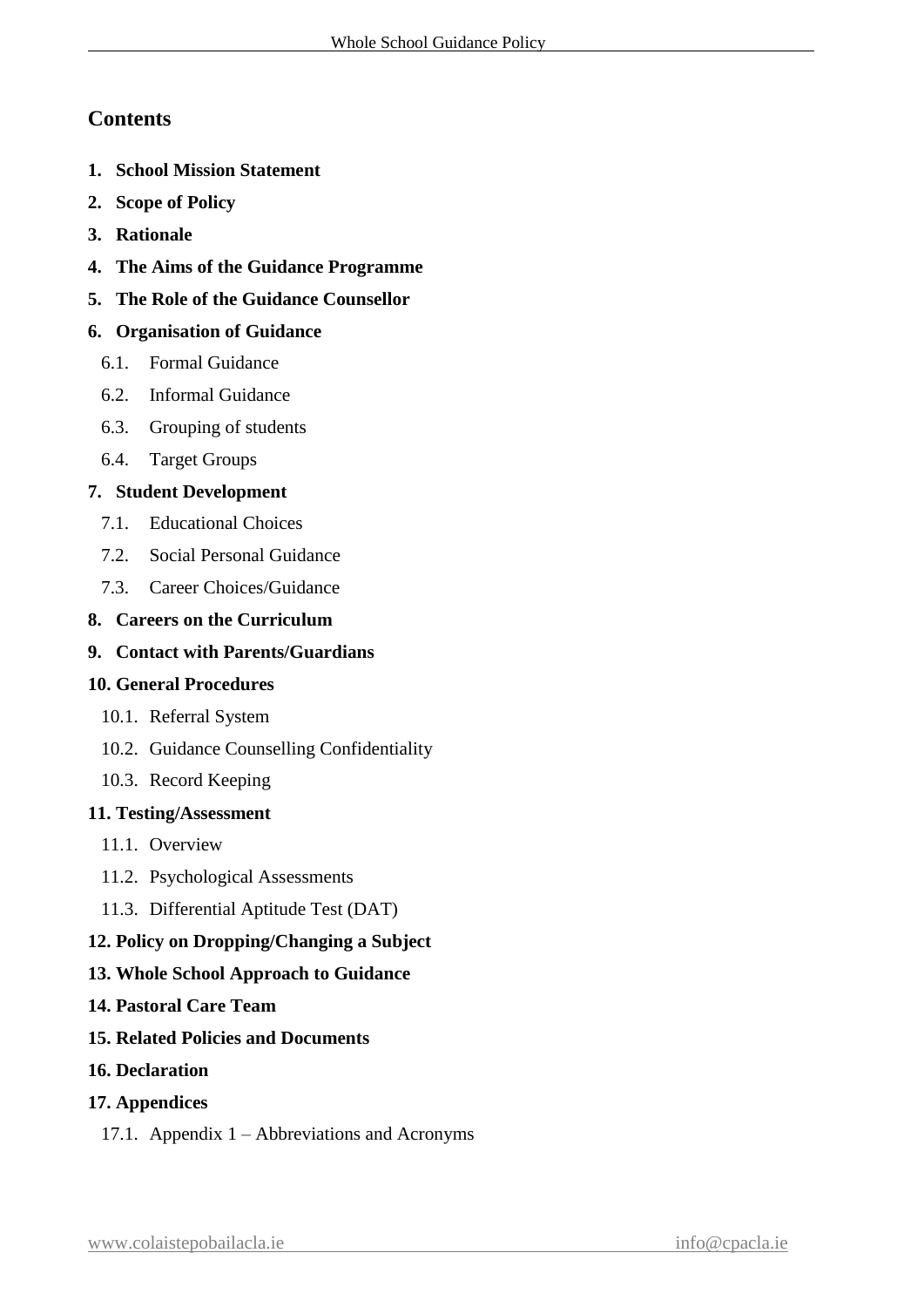# **1. School Mission Statement**

*At Coláiste Pobail Acla we strive to motivate our school community to realise its full potential academically, spiritually, physically and emotionally in a safe, supportive learning environment*

# **2. Scope of Policy**

This policy applies to all students, their Parents/Guardians, staff and Board of Management.

# **3. Rationale**

Schools are required in accordance with the Education Act (1998) to 'ensure that students have access to appropriate guidance' (Section 9c), with the consequence that guidance is an integral part of a school's curricular activities.

The Act also requires schools to develop a school plan based on the needs of the school.

This policy having due regard for the Education Act 1998 sets down how guidance is regarded as a core element of this school's curriculum.

# **4. The Aims of the Guidance Programme**

- To make all stakeholders aware of the importance of addressing the guidance needs of all students in Coláiste Pobail Acla.
- Help students explore their thoughts and feelings and the choices open to them in the various aspects of their lives.
- Give care and support to students learning to cope with specific difficulties and those learning to cope with the many aspects of growing up.
- Provide several types of psychometric tests and interest inventories to assist students to obtain a better self-understanding.
- Provide information on education and training opportunities, occupation and labour market trends and to assist students in the transition to further and higher education, training and employment.
- Provide individual students with advice and directions in the personal, social, education and career areas.
- Assist students in choosing their subjects and to develop study skills and exam techniques.
- Co-operate with the SPHE teachers in the delivery of knowledge and skills relating to the personal and social development, self-awareness, decision making and planning of students
- Refer students if necessary to outside services such as GPs and NEPS.
- Facilitate the referral of individual students to the Guidance Counsellor by teachers, Board of Management, school management, and Parents/Guardians while respecting the voluntary participation of the referred student.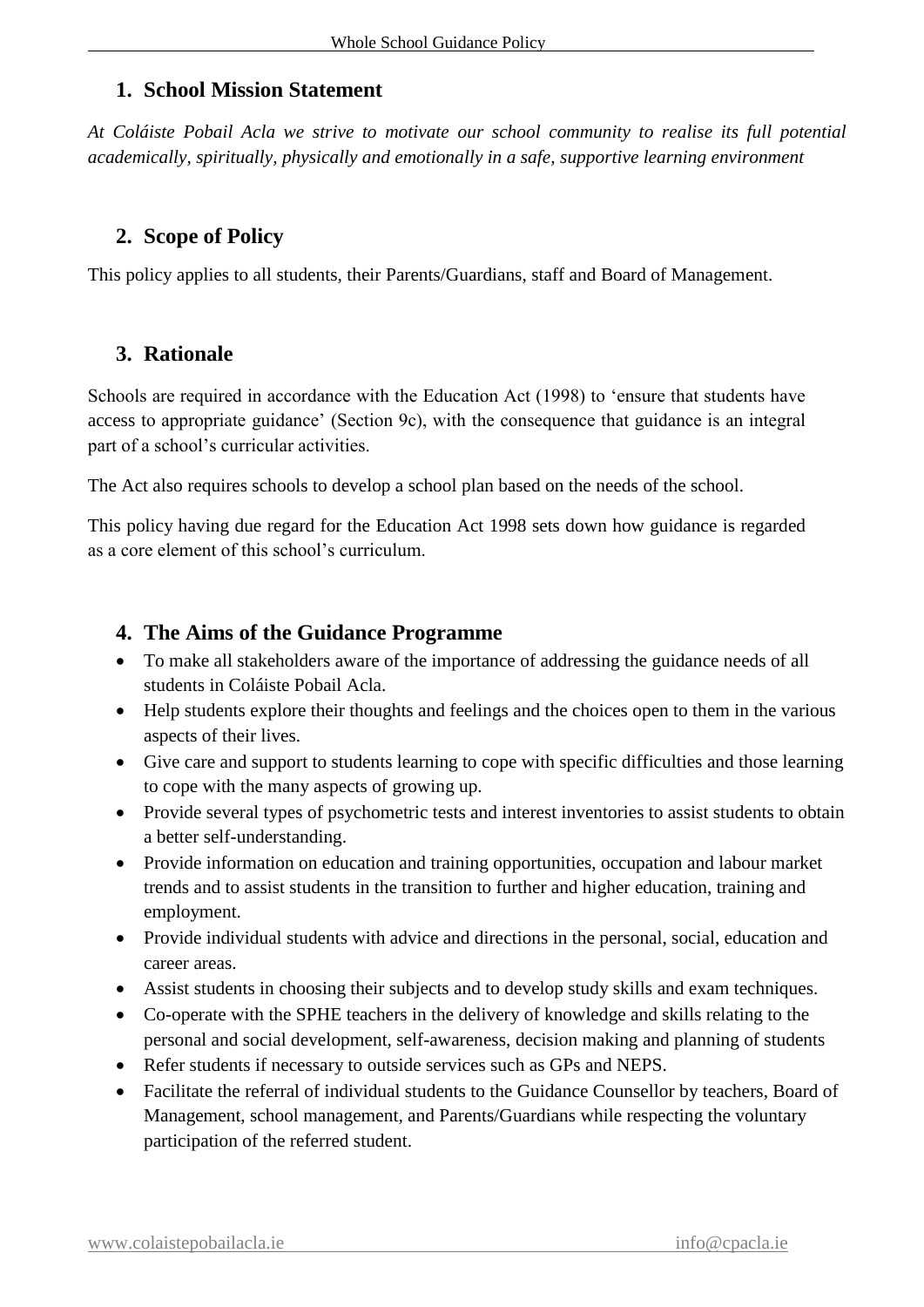- Provide an Induction Programme for incoming first year pupils and to assist their transition from primary to secondary school.
- Facilitate students to experience the world of work in a meaningful and structured way in conjunction with Parents/Guardians, relevant programme coordinators and work providers.
- Track the progression of past pupils so that current pupils can benefit from their knowledge and experience of further and higher education, training and employment.
- Be available by appointment to Parents/Guardians who wish to discuss issues arising for individual pupils.
- Establish links with employers, relevant agencies and institutions to enhance the provision of guidance for the pupils.
- Be available to Leaving Certificate students and Parents/Guardians on Leaving Certificate Results Day and CAO Offers Day.
- Be contactable by Leaving Certificate students and Parents/Guardians about CAO offers, HEAR offers, DARE offers, UCAS offers, once offers are made by the aforementioned establishments.
- Ensure there is a whole school approach when working to give the students the correct guidance in the appropriate areas.
- Inform Parents/Guardians of the objectives, provisions and services available with respect to guidance.
- Continually review students' progress in consultation with Subject Teachers, Tutors, Pastoral Care Team, HSCLO, Chaplain, SCP, etc.
- Strive to ensure that all members of staff are aware of how to deal with guidance issues sensitively, correctly and appropriately.

Coláiste Pobail Acla's Guidance Policy is also heavily influenced by the realisation that we are living in a time of enormous change. The rate of development driven by technology and globalisation means that organisations are constantly exposed to growth. Security lies not in employment but in employability, so individuals constantly need to learn new skills. The guidance programme of Coláiste Pobail Acla will help students to develop self-awareness, career management skills and a self-directed approach to lifelong learning. This policy aims to provide clarity of purpose between and among all stakeholders in keeping with the school's Mission Statement and in compliance with current legislation.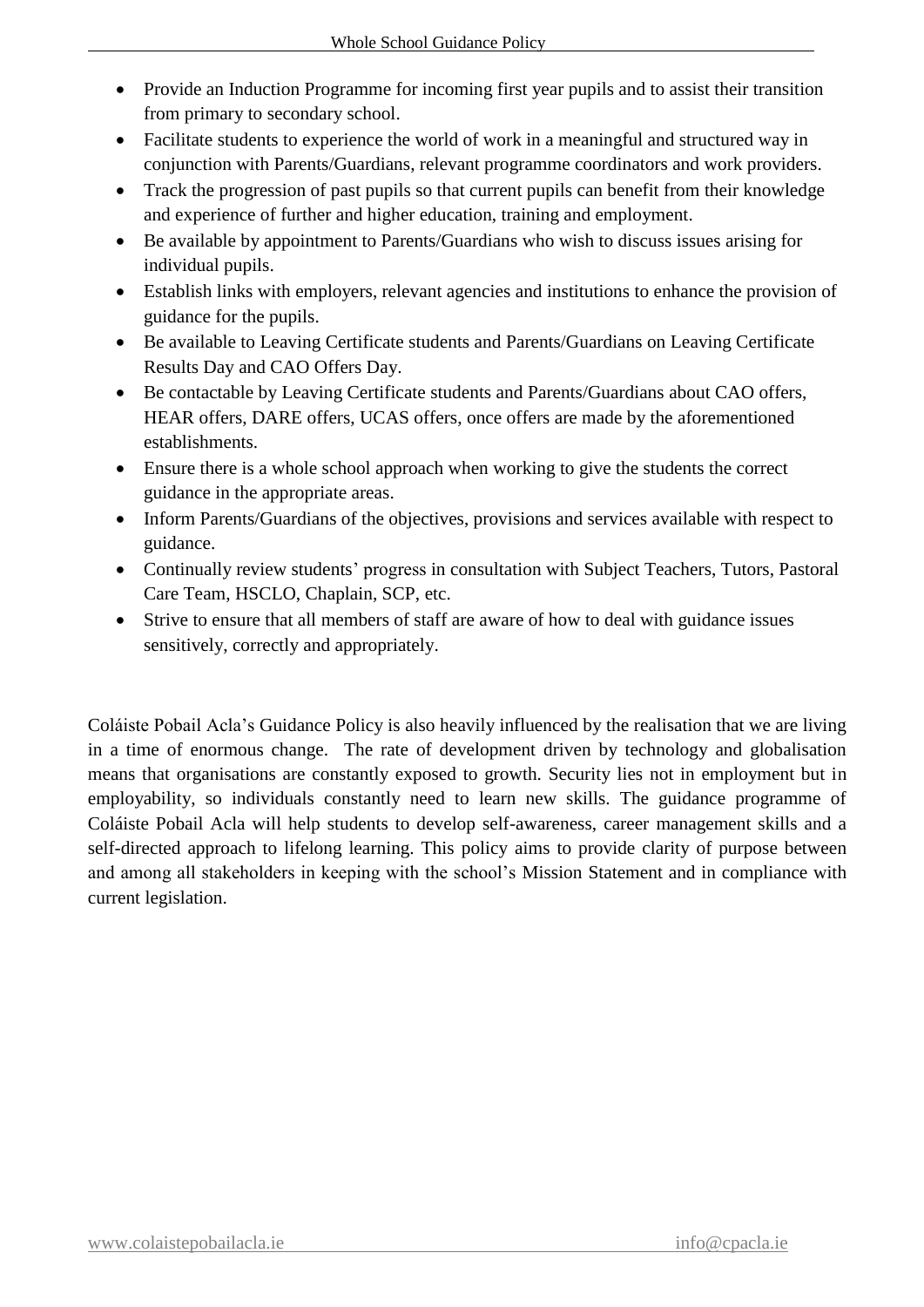# **5. The Role of the Guidance Counsellor**

Guidance counsellors are professionally trained to undertake the following tasks within the school guidance programme:

- Counselling: empowering students to make decisions, solve problems, change behaviour and resolve issues in their lives. Such activity may be personal counselling, educational counselling, career counselling, or it may involve combinations of each. Counselling is a key part of the school guidance programme, offered on an individual or group basis as part of a developmental learning process and at moments of personal crisis.
- Support: The guidance counsellor provides support to Parents/Guardians, teachers, the school principal, Board of Management and referral agencies in assisting the personal and social, career and educational development of students.
- Assessment: The guidance counsellor is trained to use a range of psychometric tests and other evaluative instruments to support relevant objectives of the school guidance programme. Such objectives may be related to career and educational planning, personal decision making and development of self-awareness.
- Information: Assisting students to acquire, interpret and use information relevant to their personal and social, educational and career development.
- Classroom Guidance Activities: Providing classroom-based learning experiences that are relevant to the objectives of the school guidance programme. Such experiences may include information giving, information and communication technologies (ICT), skills development (e.g. planning, decision-making, study skills, communication, values clarification), and vocational preparation.
- Planning and Organising Workplace Learning: Schools need to make provision for work based or work simulation learning experiences relevant to the personal and social, educational and career learning objectives of the school guidance programme. Such experiences include work experience, work shadowing, visits to workplaces, training centres and higher education institutes etc.
- Referrals: Seeking for students the assistance of non-school based professionals e.g. NEPS, following standard procedures. The guidance counsellor also provides support for students referred to him/her by teachers, Parents/Guardians and School Management.
- Professional Development: The guidance counsellor should keep abreast of on-going changes in the fields of training, education, work, and child welfare. The School management should facilitate the attendance of the guidance counsellor at relevant events and at in-career professional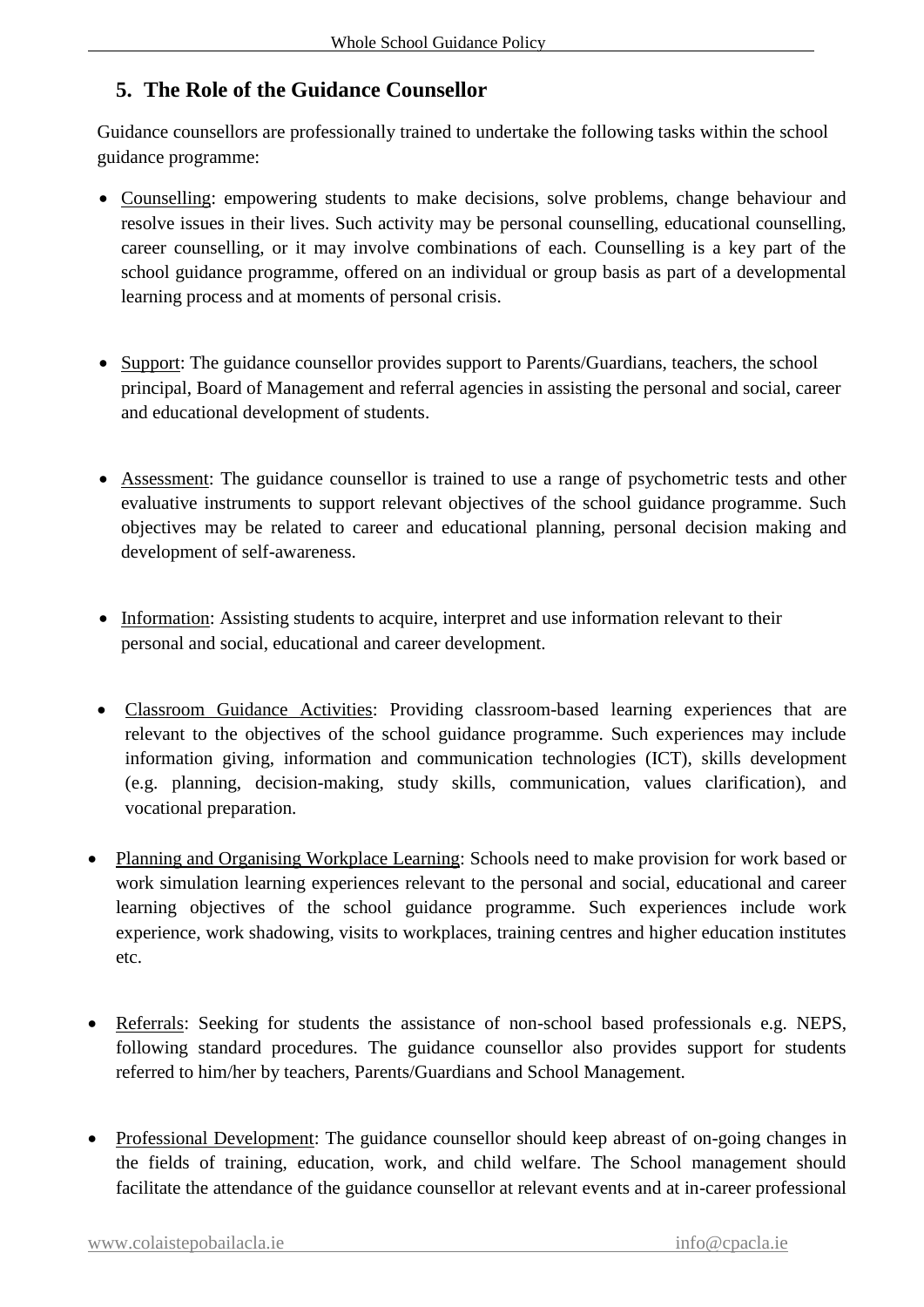training during the school year. Participation in these events should be related to the objectives of the school guidance programme. Attendance at non-school based events should be negotiated/agreed in advance between the School management and the guidance counsellor.

# **6. Organisation of Guidance**

#### **6.1. Formal Guidance**

The Formal Guidance curriculum is delivered using two forms of intervention employing a number of methodologies:

- 1. Individual contact of a personal counselling nature and careers/vocational guidance.
- 2. Classroom guidance delivered in regular weekly classes

#### **6.2. Informal Guidance**

The Informal Guidance programme consists of liaising with other teaching staff, school management, Parents/Guardians and local service providers to promote cross curricular links and to enhance the development of a whole school policy in relation to the delivery of The Guidance and Counselling Plan. Meeting with Parents/Guardians forms an integral part of informal guidance as do career events and information nights.

#### **6.3. Grouping of students**

Students participate in the Guidance programme within their class group. Class groupings are organised on a streamed basis in Junior Cycle. In Senior Cycle, they are streamed but they are also banded which allows students to access their core subjects at an appropriate level.

#### **6.4. Target Groups**

The School Guidance Service is open and accessible to all students. However, we recognise that there are students who need to have priority access to the service. These include, but are not limited to students who:

- are undergoing a personal difficulty.
- are affected by bereavement, separation, divorce or another loss.
- are underachieving academically.
- have issues to do with behaviour.
- are new to the school.
- have been bullied
- have issues with school attendance.
- have physical and/or intellectual challenges.
- non-national students (difficulties with language/integration).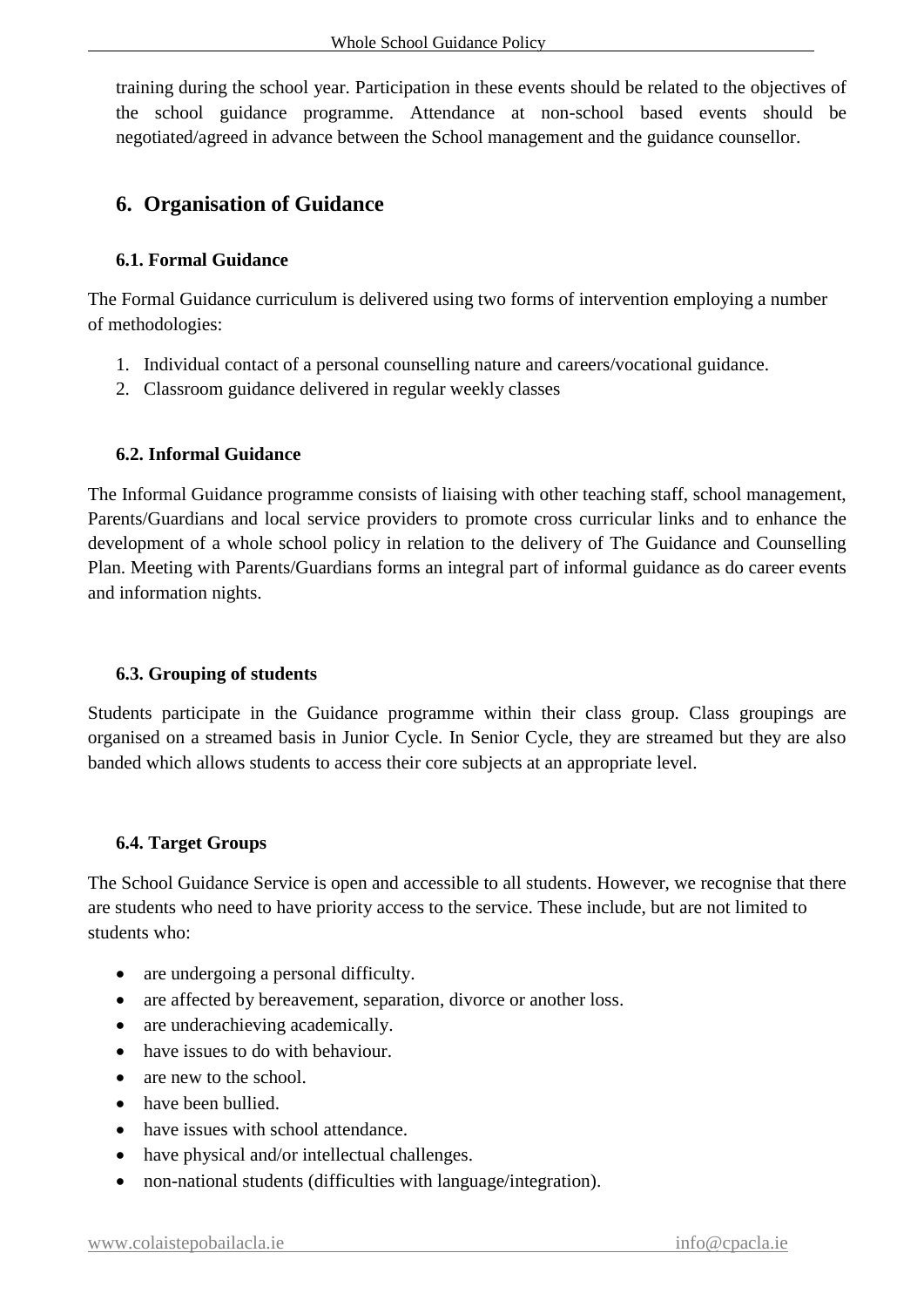# **7. Student Development**

The Guidance service is available to all year groups. In terms of Guidance Counselling hours, priority is given to TY, Fifth and Sixth years but the service is also heavily involved in First Year induction, testing and retesting, subject choice and progress monitoring with Third Years, etc.

'Guidance' refers to a range of learning experiences provided in a developmental sequence that assists students to make choices in three primary areas:

#### **7.1. Educational Choices**

- To remain in formal education.
- To encourage students 'development as independent learners'.
- To provide the option of a Transition Year Programme.
- Subject Choice and Levels for Leaving Cert Programme with particular reference to required or recommended subjects for all Further Education and training courses.
- To aim at achieving the highest Educational standards.
- The development of students' full potential in all areas.

#### **7.2. Social Personal Guidance**

- One to one and group/class work as appropriate.
- Provision of and access to personal Counselling.
- Behavioural choices in both their personal and educational development.
- Relationship issues in relation to bullying, suicide prevention and other matters relating to student's Mental Health.
- The Personal development of our students and their welfare is also discussed in different forums throughout the school.
- As part of our whole school approach to guidance these issues are also addressed in various other school policies, see the section on Related Policies for this information.

# **7.3. Career Choices/Guidance**

- Careers Information.
- Further education and training information.
- Vocational decisions supplemented by careers assessments.
- Development and identification of 'Personal transferable skills'.
- Information on the world of work.
- Experience of the world of work through work experience.
- Looking at Personal strengths.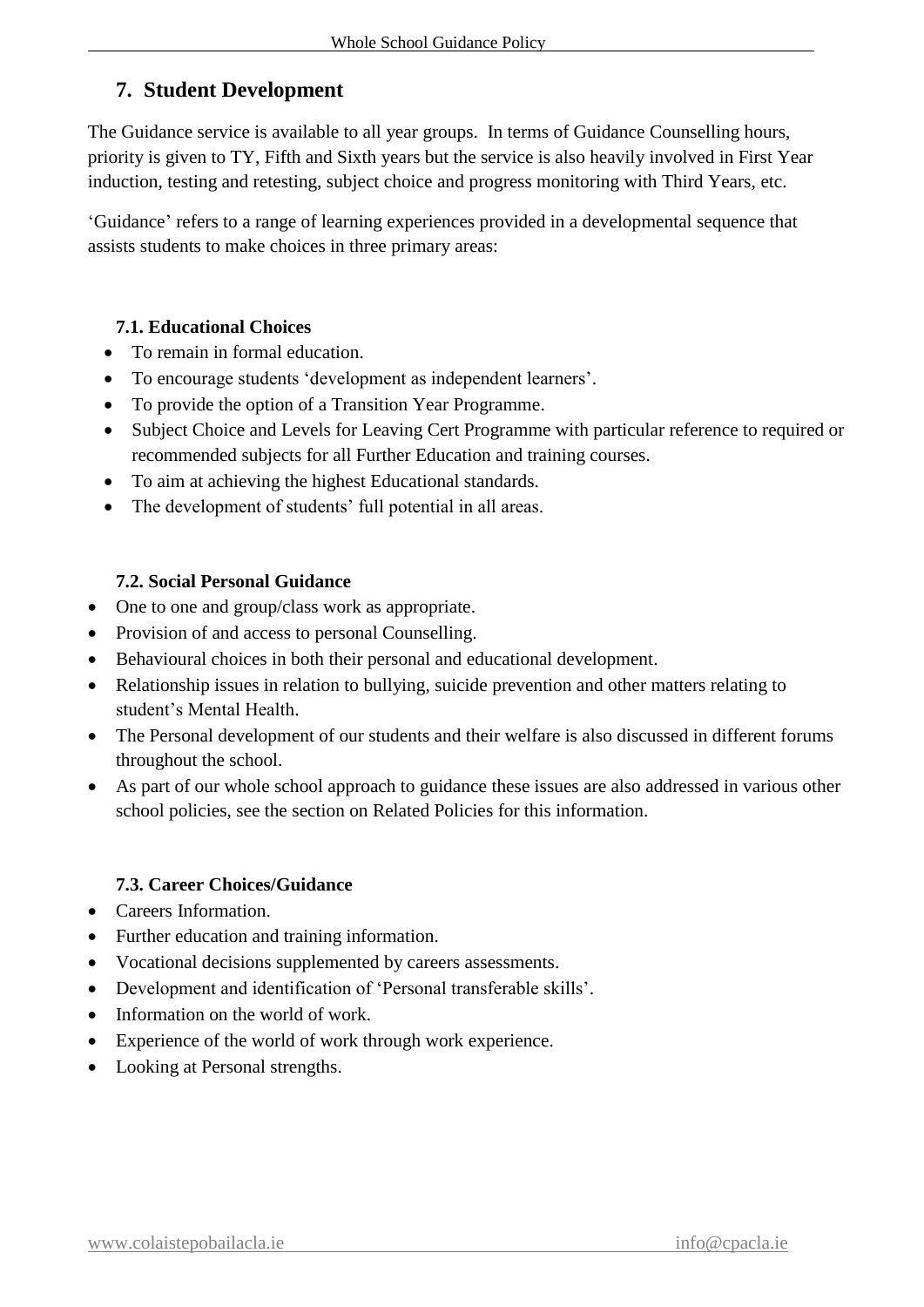# **8. Careers on the Curriculum**

Careers classes are timetabled in Coláiste Pobail Acla. Some of the course content is listed below.

- Testing and Feedback
	- o Group testing
	- o Individual testing
	- o Written test results
	- o Individual meetings for each student
- Senior Cycle Information
	- o Class presentations
	- o Information booklet
	- o Information night for Parents/Guardians
	- o Individual appointments
	- o Appointments for Parents/Guardians
	- o Programme Co-ordinators
	- o Subject Teachers
- Subject Choice
	- o Class presentations
	- o Information booklet
	- o Information night for students and Parents/Guardians
	- o Individual appointments
	- o Appointments for Parents/Guardians
- College Requirements
	- o Class presentation
- World of Work
	- o Class presentation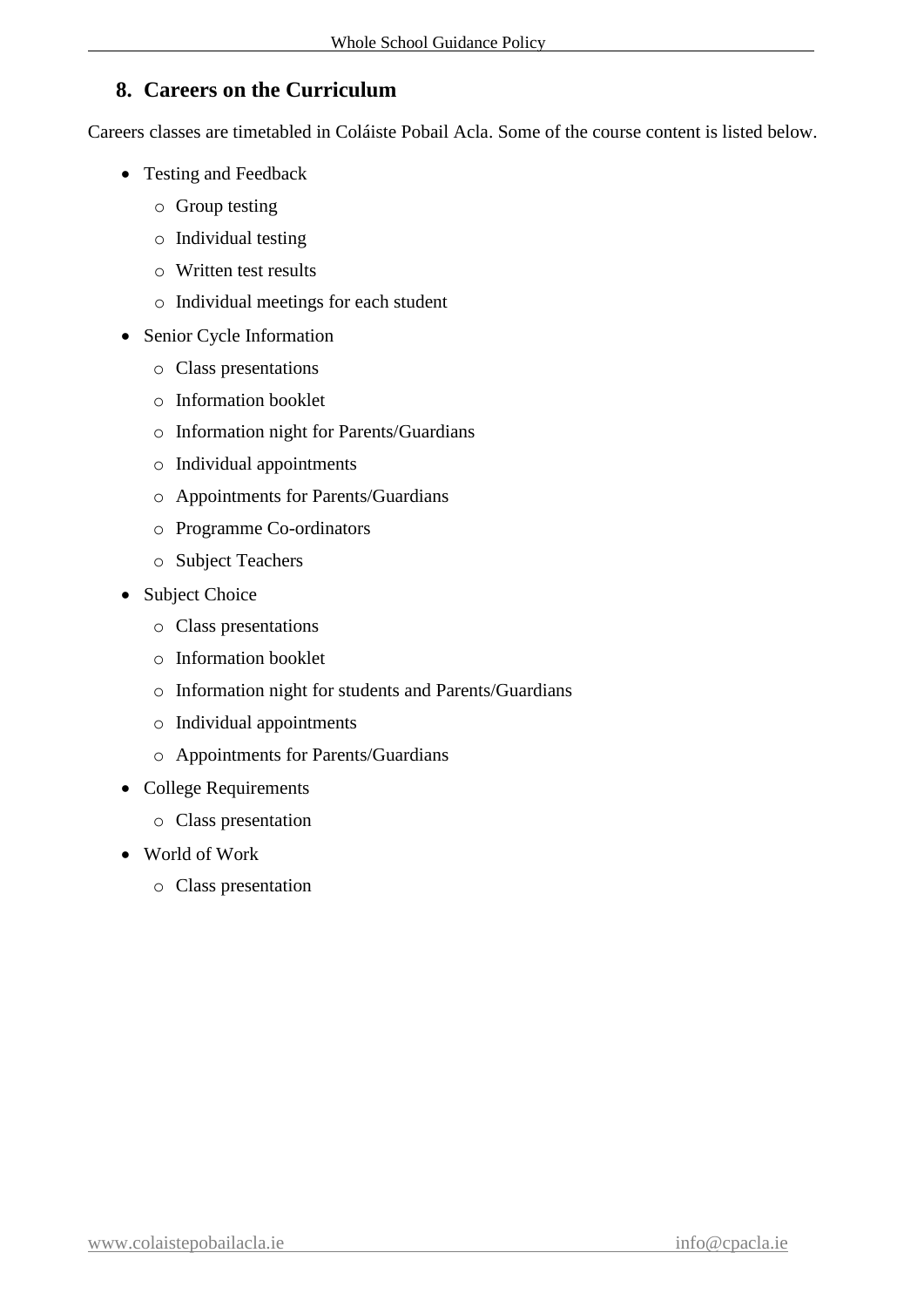# **9. Contact with Parents/Guardians**

During the academic year, Parent/Guardian teacher meetings are scheduled for all classes. The Career Guidance Counsellor will assist Parents/Guardians to support the student with subject choices for Leaving Cert. A Subject Options Evening may be organised in the school, refer to our Subject Options Policy for further information on this. The Counsellor will present a CAO Information/Study Skills Seminar for Parents/Guardians of Senior Cycle Students.

# **10. General Procedures**

#### **10.1. Referral System**

Students may be referred to the Guidance Counsellor by Principal, Deputy Principal, Tutors or staff members. They may also be referred by Parents/Guardians, HSCLO or by self-referral.

Peer support is encouraged. Students see the Guidance Counsellor on an appointment basis with the co-operation of class teachers.

Students will be referred to outside agencies when appropriate and in consultation with the students' Parents/Guardians students can be referred to the appropriate professional.

In keeping with Article 3.6 (ii) of the 1996 Guidelines for Practice of Guidance and Counselling in Schools the voluntary participation in counselling of the referred pupil is always respected.

#### **10.2. Guidance Counselling Confidentiality**

Confidentiality is extremely important in the provision of a guidance and counselling service. All reasonable steps to preserve confidentiality about clients/students will be taken. Confidential information will be disclosed only with the client's consent unless concealment would result in danger to the client/student or others. The Guidance Counsellor will operate in reference to the 'Children First Guidelines and Legislation - 2017' and may defer to the judgement of the DLP. Sharing concerns of this nature does not constitute a breach of confidentiality. It is important to recognise one's professional limitations and seek expert advice when necessary. If the student is under 18 years of age the Parents/Guardians are entitled to information.

#### **10.3. Record Keeping**

All tests and results are kept in the Guidance Office. The Guidance Office is locked when not in use. Care is taken to record facts rather than any form of conjecture.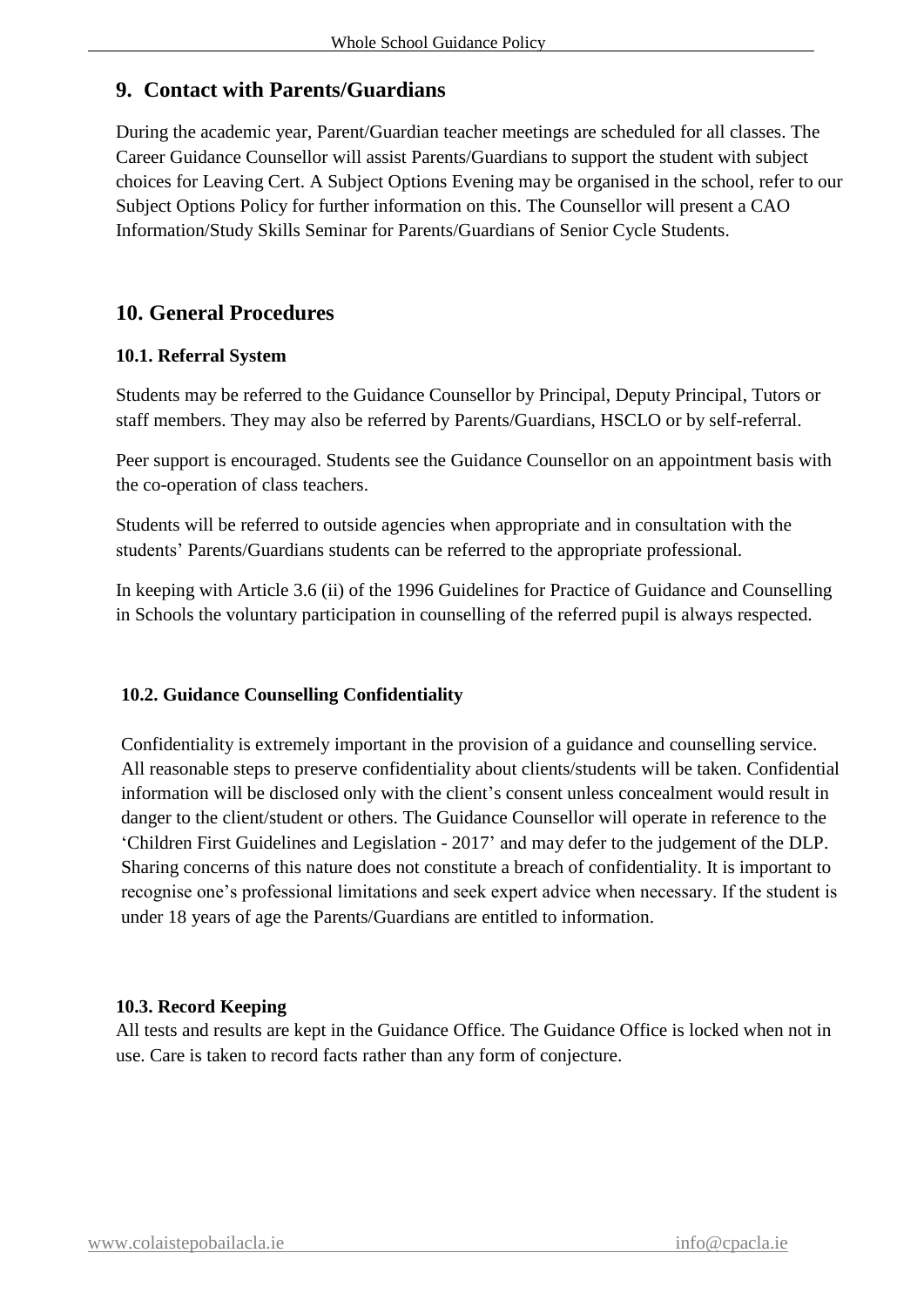# **11. Testing/Assessment**

#### **11.1. Overview**

The Guidance and Learning Support departments use standardized tests to provide information which is helpful in predicting academic performance, assessing learning support requirements and levels of achievement. Aptitude tests, interest inventories and exam performance are all useful tools for the Guidance Counsellor.

#### **11.2. Psychological Assessments**

All incoming first years are assessed using the CAT 4 (cognitive abilities test). Tests are corrected and scored by computers. Test scores feed into Literacy and Numeracy initiatives in the school along with scores from a re-test towards the end of first year.

#### **11.3. Differential Aptitude Test (DAT)**

Each fifth-year student has an individual meeting with the Guidance Counsellor to discuss his/her results with a view to choosing suitable college courses etc.

When giving such feedback we bear in mind that the information could potentially damage the student. Sensitivity and confidentiality, therefore are extremely important. We interpret the results in language easily understood by the student.

We attach significant importance to the security of test materials and results. Tests are reviewed regularly to ensure that they are fit for purpose.

# **12. Policy on Dropping/Changing a Subject**

Please refer to Coláiste Pobail Acla's Subject Options Policy.

# **13. Whole School Approach to Guidance**

This policy recognizes that Guidance is a whole school activity and that links to other planning teams, academic and extra-curricular activities and other stakeholders in CPA are very important. There are strong links with the Chaplaincy and Pastoral Care Teams as well as the SPHE department.

# **14. Pastoral Care Team**

Please refer to Coláiste Pobail Acla's Pastoral Care Policy.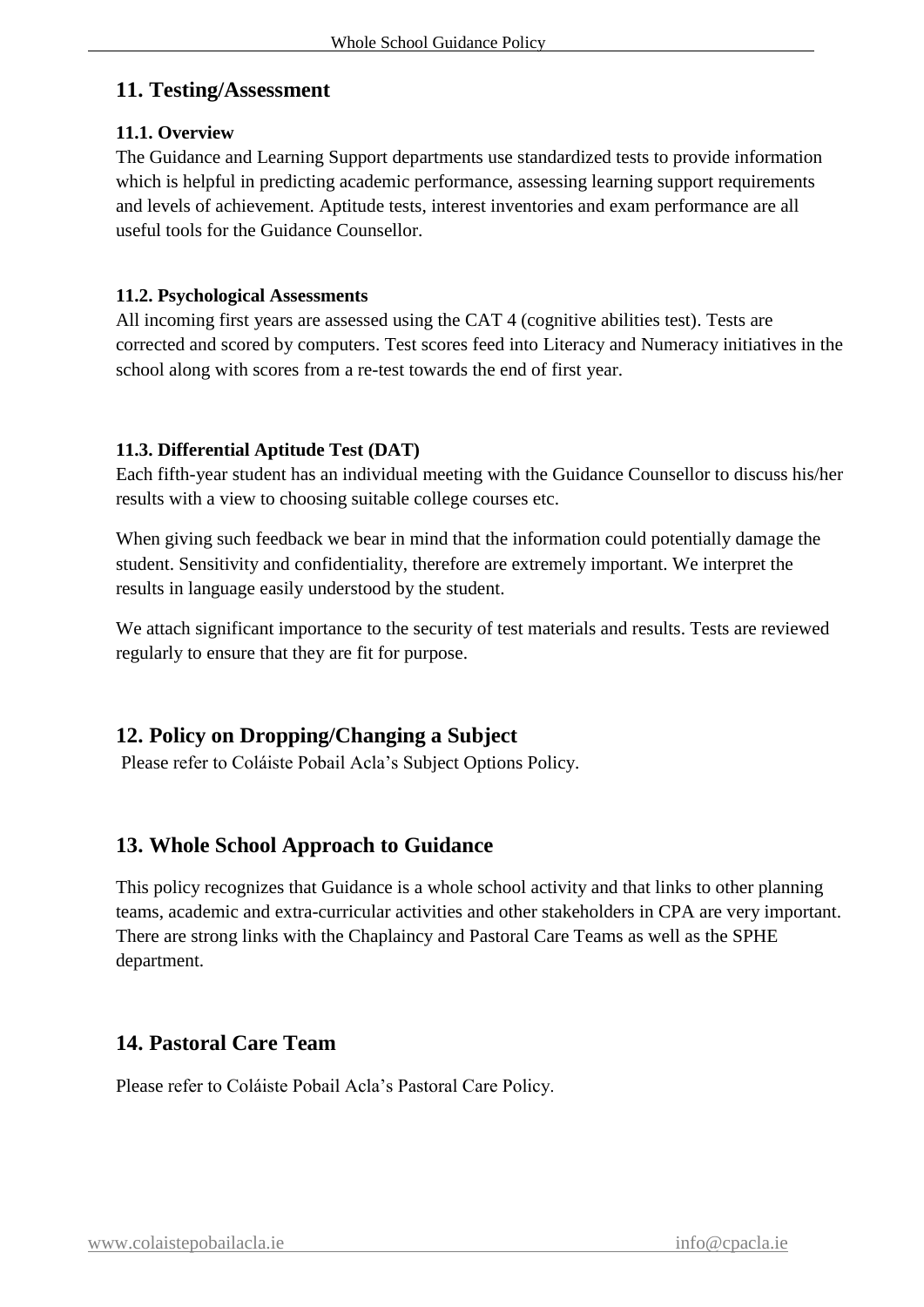# **15. Related Policies and Documents**

- Pastoral Care Policy
- Anti-Bullying Policy
- Out of School Activities Policy
- Critical Incident Management Policy
- Special Educational Needs Policy
- Child Protection Policy
- $\bullet$  S.P.H.E / R.S.E / R.E
- I.C.T. Policy
- Subject Options Policy
- Child Safeguarding Statement
- Attendance and Participation Policy
- Education Act 1998
- Planning the School Guidance Programme (2004)
- Looking at Guidance (2009)
- Guidelines for the Practice of Guidance and Counselling in Schools (1996)

# **16. Declaration**

This Coláiste Pobail Acla Policy was formed following consultation with all staff, members of the Board of Management, Parents/Guardians and the Student Council. It is recommended that this policy be reviewed every three years or whenever it is deemed necessary by School Management. It was adopted by the Board of Management of Coláiste Pobail Acla on:

|  | Signed:                                     | Date: |
|--|---------------------------------------------|-------|
|  | Mr. Pat Kilbane                             |       |
|  | Chairperson of the Board of Management      |       |
|  |                                             |       |
|  |                                             |       |
|  |                                             | Date: |
|  | Mr. Paul Fahy                               |       |
|  | Board Secretary & School Principal (Acting) |       |
|  |                                             |       |
|  |                                             |       |